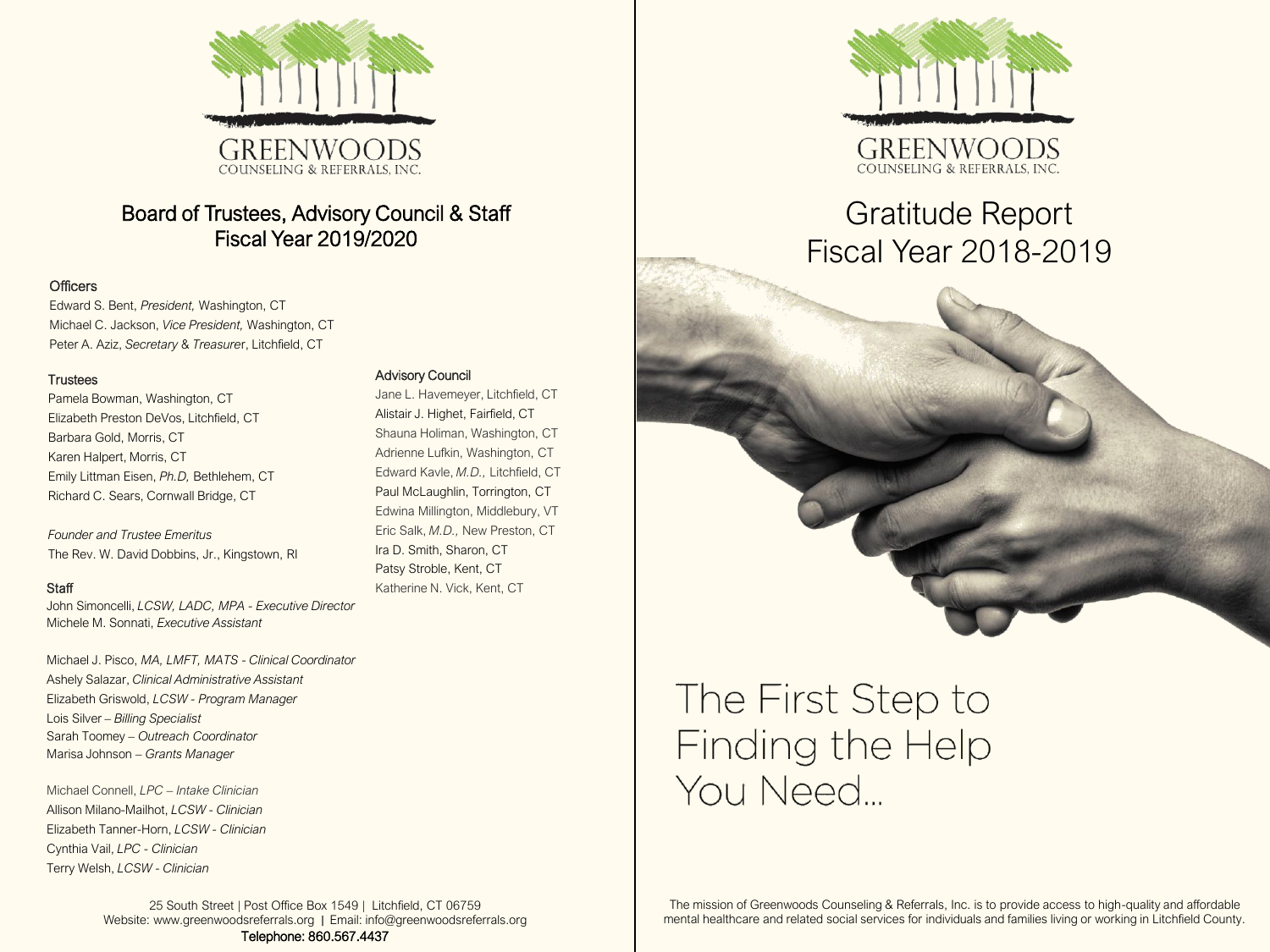### LETTER FROM THE BOARD PRESIDENT & EXECUTIVE DIRECTOR

Edward S. Bent, President Michael C. Jackson, Vice President Peter Aziz, Secretary & Treasurer

Executive Director John Simoncelli, LCSW, LADC, MPA

Founder and Trustee Emeritus The Rev. W. David Dobbins, Jr.

April 20, 2020



Advisory Council Trustees Pamela Bowman Jane L. Havemeyer Elizabeth Preston DeVos Alistair J. Highet Shauna Holiman Liz Funk Barbara Gold Adrienne Lufkin Karen Halpert Paul McLaughlin Emily Littman Eisen, Ph.D. Edwina Millington H. Tom O'Connor Eric Salk, M.D. Richard C. Sears Ira D. Smith Patsy Stroble Katherine N Vick

#### Dear Friend of Greenwoods.

Greenwoods has dramatically expanded its programs and services for Litchfield County's most vulnerable populations in the past year. Thanks to your support, we made measurable progress toward moving Northwest Connecticut toward fewer mental and substance use disorders, suffering fewer suicides, and enjoying improved physical, emotional, and interpersonal health with a variety of initiatives, including:

Connecting more clients to the mental health services they need. Two years ago we connected 615 patients with skilled mental health professionals, representing a 62% increase in service from the previous year. In the 2018-19 program year just ended, we scheduled 670 mental health assessments and connected 733 patients with mental health professionals, representing a 19% increase in service from the last year. Plus, 63 Greenwoods' clients received \$25,360 in financial aid to pursue 634 counseling sessions.

Expanding our School Project (and renamed it Youth Mental Health Program). In 2018-19. Greenwoods replicated its model of assessment and referral in the Litchfield Public Schools and WAMOGO High School. In the 2018-19 school year, staff has also expanded to Oliver Wolcott Technical High School. We are dedicating four professionals--three mental health clinicians and one mental health clinician/program administrator--to support this program.

Fortifying the fight against the opioid epidemic. We have undertaken a Medication Assisted Treatment (MAT) initiative to support 20 patients in recovery from opioid addiction. Greenwoods and a local APRN provide Suboxone prescription and individual counseling to patients in recovery through the Suboxone Maintenance and Relapse Prevention Program. This allows us to support individuals, families, and communities that are disproportionately harmed by the opioid epidemic and historically underserved in mental health and addiction.

Empowering community health. Greenwoods has put its vision of community wellness into action in multiple ways:

- . With the support of the Connecticut Department of Mental Health & Addiction Services, a Community Outreach & Recovery Services Specialist has joined our staff dedicated to connecting all Litchfield County residents with the mental health and substance abuse treatment services they may need.
- . We've supported the production and public presentation of the film Uprooting Addiction: Healing from the Ground Up that presents a unique approach to fighting drug and alcohol addiction in the Northwest Corner.
- . We're an active member of the Litchfield County Opiate Task Force where our Executive Director John Simoncelli is on its Executive Committee.

None of this critical work would have been possible without your generous support. We are deeply grateful for your investment in our work and vision as we continue to forge and foster the community-wide connections that heal and nurture the health of our neighbors.

Faithfully,

Turk Bant

 $\overline{\phantom{a}}$ 

**Ted Rent** President of the Board

John Simoncelli LCSW, LADC, MPA **Executive Director** 

### FINANCIAL HIGHLIGHTS FY 2018/2019

Greenwoods Counseling Referrals, Inc. Statement of Revenues, Grants and other Support and Expenses For the Year Ending 8/31/19

Source: Audited Financial Statements





| levenues & Other Support<br>Contributions<br>Program Services and Fees<br>Grants<br>Special events, (net)<br>Net assets released from restrictions<br>otal Revenues & Other Support | \$297.721<br>\$164,844<br>\$ 37.500<br>\$46,041<br>\$ 38,205<br>\$584,311 |
|-------------------------------------------------------------------------------------------------------------------------------------------------------------------------------------|---------------------------------------------------------------------------|
| Expenses<br>Program Services Expenses<br>Management and General<br>Fundraising<br><b>Total Expenses</b>                                                                             | \$428,922<br>\$85.696<br>\$ 33,674<br>\$548.292                           |
| Change in Net Assets                                                                                                                                                                | \$ 36,019                                                                 |
| Beginning Net Assets<br>Endina Net Assets                                                                                                                                           | \$101,685<br>\$111.369                                                    |

 $\overline{R}$ 

F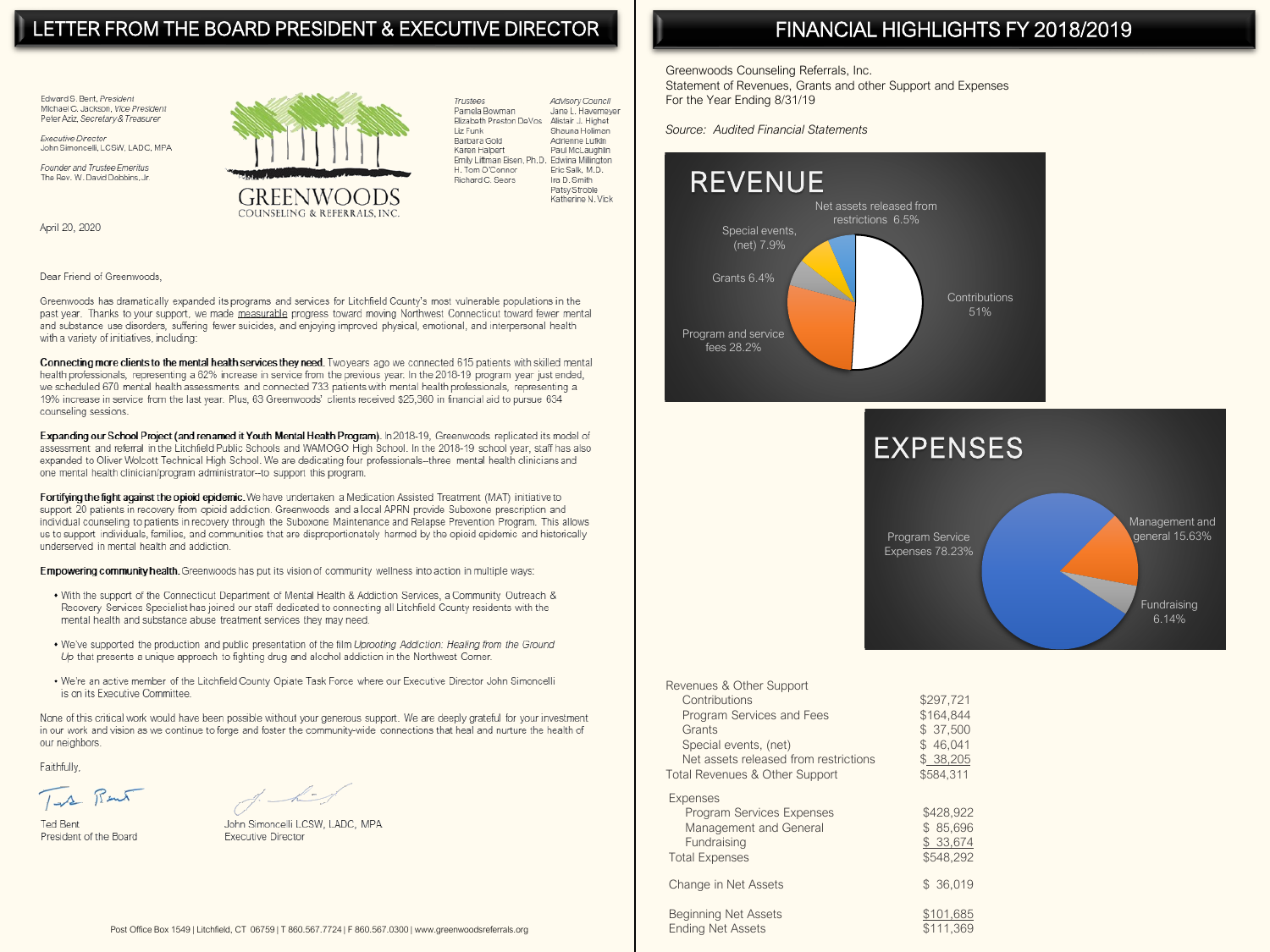### FY 2018/2019 SUPPORTERS

Our growth is made possible by the incredible generosity of our Business Supporters, Sponsors and the Individuals who participate in our benefit and annual appeal:

### Our Corporate, Foundation and Municipal Supporters

- ♦ Archdiocese of Hartford
- ♦ Canaan Foundation
- ♦ Church of Christ Congregational, Norfolk
- ♦ Civic Family Services
- ♦ Connecticut Community Foundation
- ♦ Conversations on the Green
- ♦ Crosswicks Foundation
- ♦ Edward W. Diskavich Fund, *a Fund of the Northwest Connecticut Community Foundation, Inc.*
- ♦ First Congregational Church, Kent
- ♦ First Congregational Church, Litchfield
- ♦ First Congregational Church, Washington
- ♦ Kent Presents
- ♦ Keroden Endowed Fund & Khurshed Bhumgara Fund, *Funds of the Northwest Connecticut Community Foundation, Inc.*
- ♦ Lena Benas Memorial Fund
- ♦ Litchfield Visiting Nurse Association
- ♦ Madeleine B. Wildes Fund, *a Fund of Berkshire Taconic Community Foundation*
- ♦ Quality Thrift Shop

### Our Event Sponsors

- ♦ Bantam Wesson
- ♦ Conquest
- ♦ Dobson Pools, LLC
- ♦ Dymax
- ♦ Ericson Insurance Advisors

#### Our Local Business Supporters

- ♦ Apple Tree Design Depot, Inc.
- ♦ Arbor Services of CT, Inc.
- ♦ Your Personal Benefits Advisor, Steve Ardussi
- ♦ Aspetuck Animal Hospital, LLC
- ♦ Country Storage, LLC
- ♦ Diamond Creek, LLC
- ♦ Eagle Electric Services, LLC
- ♦ Litchfield Bancorp
- ♦ Marandola Fuel
- ♦ Momeez Choice
- ♦ National Iron Bank
- ♦ Nine Main Bakery & Deli

♦ Photo Arts Printing Company

- ♦ Oliva on Main
- ♦ Pergola
- ♦ Rene Bloch Foundation
- **Rotary Club of Litchfield/Morris** 
	- ♦ Seherr-Thoss Foundation
	- ♦ St. Anthony of Padua
	- ♦ St. Louis De Montfort Parish Corp.
	- ♦ St. Paul's Episcopal Church, Bantam
	- ♦ The Breaking The Cycle Foundation
	- ♦ The By George Fund
	- ♦ Town of Barkhamsted
	- ♦ Town of Canaan
	- ♦ Town of Cornwall
	- Town of Goshen
	- ♦ Town of Kent
	- ♦ Town of Litchfield
	- ♦ Town of Morris
	- ♦ Town of Norfolk
	-
	- ♦ Town of Roxbury
	- ♦ Town of Salisbury
	- ♦ Town of Sharon
	- ♦ Town of Washington
	- ♦ Town of Winchester
- ♦ Kent Wine & Spirit
- ♦ Litchfield Distillery
- ♦ Marty's Enterprises, LLC
- ♦ Trevenen & Coploff, LLC
- ♦ Western Connecticut Health Network
- ♦ R. Derwin Clothiers
- ♦ Sharon Ruchman, Composer & Musician / Sonoro Music
- ♦ Stone Vet Hospital
- ♦ The Bakehouse
- ♦ The Hickory Stick Book Shop
- ◆ The Market CT
- ◆ The Pantry
- 
- ♦ The Smithy Store
- ♦ Timeless Gallery, LLC
- ♦ Tittmann Design + Consulting
- ♦ Titus Park Garage, LLC

♦ Souby Boski, Curator, Artist

- **Union Savings Bank**
- ♦ Washington Food Market

Greenwoods Counseling Referrals, Inc. would like to thank the following businesses and individuals for their invaluable assistance and generosity:

- ♦ David Rosenthal, MISSION Branding/Design/Strategy
	- ♦ What Works, LLC

### A special note of gratitude to St. Michael's Parish for supporting Greenwoods offices for 27 years.

#### ♦ Dean & Dayla Aita  $\triangle$  Anonymous

FY 2018/2019 SUPPORTERS

◆ Janet Downes, LCSW ♦ James Van B Dresser

♦ Natalie H. Dyer ◆ Susanne Edgerly ♦ Joseph & Barbara Ellis ♦ Raymond & Jane Epstein ♦ Tal Fagin & Robert Copen ♦ Jim & Sue Farley ♦ Emily FitzHugh ◆ Gary & Sandra Flood ♦ Malcom & Ingely Forbes ♦ Valerie Friedman & Frank Adams ♦ David & Marlene Frigo ♦ Anne Sutherland Fuchs ♦ Liz & Stephen Funk ♦ Helen & Gerald Geci

♦ Randall R. Dwenger and Stephen B. Callahan

♦ Jane Flanagan-Gerber & Robert Gerber

♦ Melinda Girardin, LCSW ♦ Joe Godfrey

♦ Karen Halpert ♦ Keith Halsted ♦ Douglas & Judy Hamilton ◆ Teresa Hargrave & Tony Daloisio

♦ Michael Harney ♦ Jane & William Havemeyer ♦ Inge Heckel & Jeffrey Hamlin ♦ Patricia Heller ♦ Nina Henderson ♦ Anne & John Herrmann ♦ George & Jill Hetson ♦ Alice & Jim Hicks ♦ Christopher Hill ♦ Paul & Jane Hinkel ♦ James & Robin Hirschfield ♦ Judy & Thomas Hogan ♦ John & Damaris Horan ♦ Maria Horn & Tom Quinn ♦ Ellen & Jean-Marie Horovitz ♦ Peter Houldin ♦ Elizabeth Hubbard ♦ Stephanie & Tim Ingrassia ♦ Michael Jackson ♦ Dr. Ruth Jaffe ♦ Luce & John Jakimetz ♦ Marisa Johnson

♦ Elisabeth Kaestner & Paul DeAngelis

♦ Harold & Janet Kamm ♦ Andrew Kandel & Jaclyn Levin

♦ Jane Kates ♦ Edward & Stacie Kavle ◆ Fran & Michael Keilty ♦ Jim & Joanne Kelly ◆ Paula & Tom Keltner ♦ Susan Kennedy ♦ Charles\* & Jane Klein

◆ Barbara Gold & Jerry Larrabure ♦ Ferris G. Gorra, DVM ♦ George Ann Gowan ♦ Edward & Diana Greene ♦ Gloria & Martin Greenstein ♦ Jane Whitney Gruson ◆ Salie Guest, LPC ♦ Maria Guglielmino, Psy.D. ♦ Susan & Murray Haber ◆ Robert Hackney & Shauna Holiman ♦ Morrey S. Halfon & Dorothy L. Alpert ♦ Michael Hallows & Lynn Perry

- ♦ Christine Armstrong & Benjamin Nickolls
- ♦ Mary Arnold
- ♦ Peter & Denise Arturi
- ♦ Authentic Recovery, LLC
- ♦ Susan & Peter Aziz
- ♦ Bill & Catherine Bachrach ♦ John & Janet Baker

♦ A New Path Counseling, LLC

- ♦ Pam & Jack Baker
- ♦ Lorna & John Barrett
- ♦ Nancy Basti, LPC
- ◆ Sandra Below, LMFT
- ♦ Ted & Rebecca Bent
- ♦ Tina M. Bernacki

◆ Joyce G. Briggs ◆ William Brightly ♦ Virginia Budney ◆ Robert Burns & Gary Schiro ◆ Tamara & Brad Bernstein ♦ Carlos & Gay Canal ◆ Stacey Caren, LCSW ◆ Sally Carr & Larry Hannafin ♦ Arthur & Linda Carter ♦ Waleska Castillo

♦ Sue Conway ◆ The Rev. John M. Cooney ♦ Clifford & Jeannine Cooper ♦ Lisa Cornelio

♦ Athenaide Dallett ◆ Estelina L. Dallett ♦ Mr. Stuart Daly ♦ Betty & Tom Daniels ♦ Lea Davies and Larry Power ◆ Mary G. Davis ◆ Louis Debourbon ♦ Kathleen L. Deschenes, LMFT

♦ Francis Devlin ♦ Elizabeth Preston DeVos ♦ Linda & Bernard Dishy ♦ Anthea Disney & Peter Howe ♦ Agatha M. Dobbins\* ◆ David & Jane Dobbins ◆ David Dolinsky

♦ Tamara & Brad Bernstein ◆ Darcy & Treacy Beyer ◆ Liz & Steve Bierman

♦ Candy & William Boden ◆ Fails & May Bogdanovics ◆ Christopher Boshears ♦ Pam & Scott Bowman ♦ Sandra Breakstone & Ron Garfunkel

♦ Catalyst Counseling of Connecticut ♦ Todd B. Catlin & Daniel W. Lee ♦ Elizabeth Chandler ♦ Jean Chapin ◆ Stuart and Lynn Chapman ♦ John & Sharon Charde ♦ Janet Chenery ◆ Hope S. Childs ♦ Mrs. Hollis L. Clark ♦ Dr. Jane Clark ◆ Ernest Clock ◆ Fllen & Casey Cogut ◆ Charles Conn & Carole St. Mark

♦ Charles H. Critchlow & Cecile S. Hanft

♦ Kara Dowling & Andrew Roraback